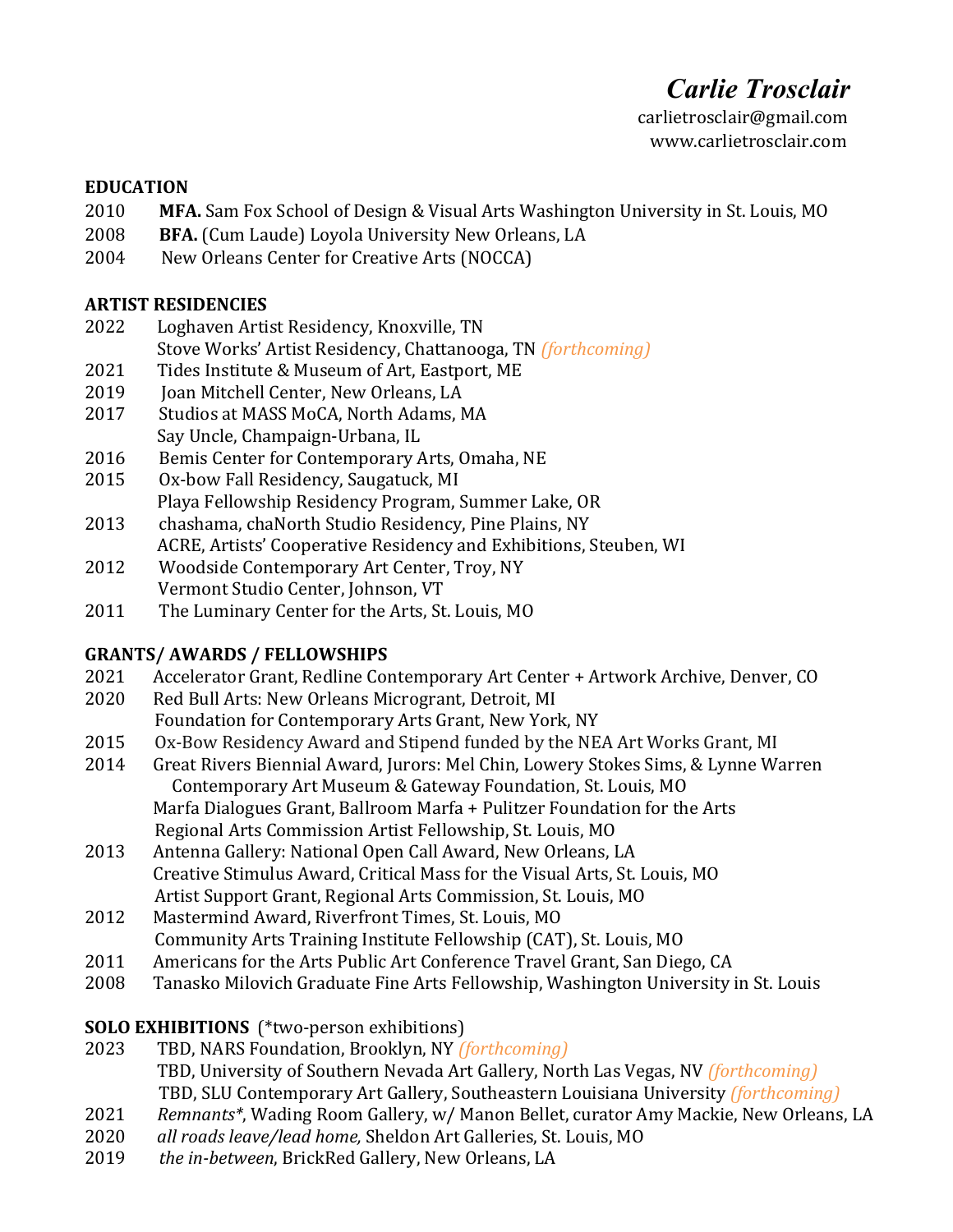| 2018 | Thresholds: home, Klemm Gallery, Sienna Heights University, MI |  |  |  |  |
|------|----------------------------------------------------------------|--|--|--|--|
|      |                                                                |  |  |  |  |

- 2017 *letters from a domicile*, Olin Art Gallery, Washington & Jefferson University, PA Alone, together, Clothesline314 + Flood Plain Gallery, St. Louis, MO *Revolve/r*, Granite City Art and Design District (GCADD), Granite City, IL
- 2015 You Could Be Home: Carlie Trosclair for Western Pole, 902 N. Western Ave. Chicago, IL
- 2014 Newish, Slow Gallery, Chicago, IL *Exfoliation*, Great Rivers Biennial, Contemporary Art Museum, St. Louis, MO 30 Days of Demolition: Marfa Dialogues<sup>\*</sup>. Collaboration with Michael Allen. Ballroom Marfa & Pulitzer Foundation for the Arts, St. Louis, MO
- 2013 (un)dwelling, Antenna Gallery, New Orleans, LA  *Traverse*, Hartnett Gallery, University of Rochester, NY *Interim*, Haas Gallery of Art, Bloomsburg University, PA
- 2011 Convergence, Innovations in Textiles Biennial, St. Louis Artists' Guild, MO Post Performance: Carlie Trosclair. Public Sculpture. Old Post Office Plaza, St. Louis, MO
- 2010 Perceiving Sensibility, Craft Alliance Grand Center Gallery, St. Louis, MO

## **GROUP EXHIBITIONS (Selected)**

- 2021 No Place Like Home, The Bakery Atlanta, Atlanta, GA *for our consideration*, The Front Gallery -curator Lucia Olubunmi Momoh, New Orleans,LA 3D Mississippi, Studio Waveland Gallery, Waveland, MS 2020 HABITAT, SU Art Galleries | Downtown, Salisbury, MD
- *Sculptural Perspectives*, Studio Waveland, Waveland, MS
- 2019 Louisiana Contemporary, Ogden Museum of Southern Art, Juror- David Breslin, New Orleans, LA *Facades*, Carroll Gallery, Tulane University, New Orleans LA *No Dead Artists, Jonathan Ferrara Gallery, New Orleans, LA The Intuitive, the Morose, and the Uncanny*, Barrister's Gallery, New Orleans, LA
- 2018 *Abstraction & Architecture, Architecture Biennial* + Abstract Room, Strasbourg, FR *Fractured Horizons,* Open Spaces Biennial – curated by Dan Cameron, Kansas City, MO *Hive Mind*, Diboll Gallery, New Orleans, LA *Brick x Brick*, Public Artwork in collaboration with Artscope & TGNCDC, St. Louis, MO *Urban Bridge*, Gallery 210 + HATSH, St. Louis, MO
- *St. Louis Sampler,* New Harmony Gallery of Contemporary Art, New Harmony, IN
- 2017 *Ephemera Obscura*, Contemporary Art Center -curator Aaron Levi Garvey, New Orleans, LA
- 2016 Bemis Benefit, Bemis Center for Contemporary Arts, Omaha, NE
- 2015 REVERB, Contemporary Art Center curator Isolde Brielmaier, New Orleans, LA *Pentimento*, Intersect Arts Gallery, St. Louis, MO *Coming of Age*, New Hampshire Institute of Art, Sharon, NH Valentines for Vacants, Gravois Park, St. Louis, MO *Of Being Numerous, Regional Arts Commission, St. Louis, MO*
- 2013 FreeD, Swanson Contemporary, Louisville, KY *This Must Be The Place,* 3531 California Ave, St. Louis, MO *Same Ocean*, The Armory Center for the Arts, Pasadena, CA *ad hoc, ad loc and quid pro quo*, Invitational, Des Lee Gallery, St. Louis, MO
- 2012 Transitional: Installations in Domestic Space, 6612 Art Space, U-City, MO.
- 2011 from the middle, Open House Galleries, Benton Park, MO *Nests, Shells, and Corners* REdux, Backspace Gallery, Peoria, IL *Drawing Connections, Siena Art Institute, Italy Something Happened*, The Luminary Center for the Arts, St. Louis, MO
- 2010 Beyond the Resume, Invitational Exhibition, Foundry Art Centre, St. Charles, MO *MFA Thesis Exhibition*, Mildred Lane Kemper Art Museum, St. Louis, MO *Illuminated Passage*, Juried Public Art Commission, Grand Art Center, St. Louis, MO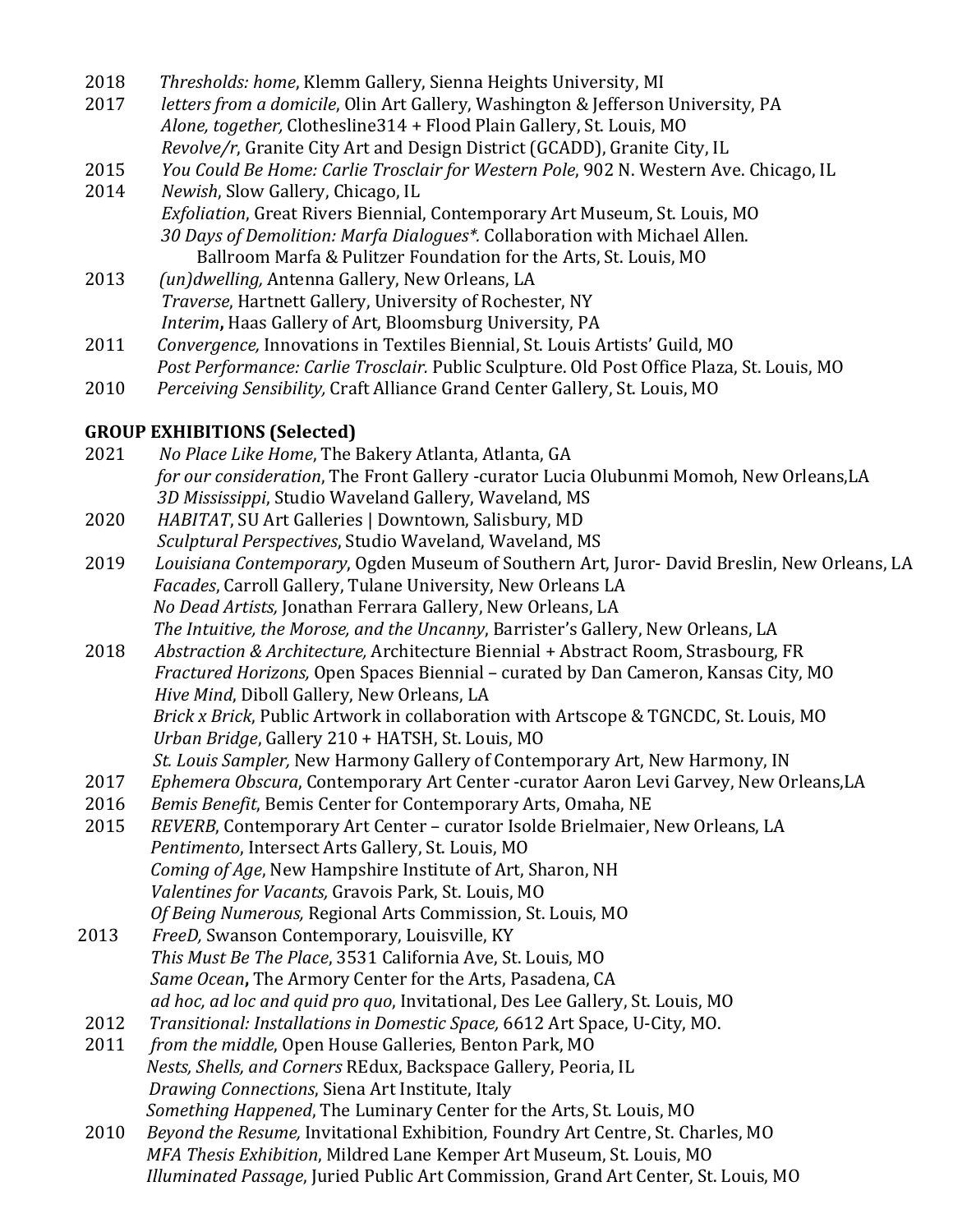## **MEDIA, REVIEWS, and PUBLICATIONS**

"60 wrd/min Art Critic: Carlie Trosclair" Waxman, Lori Newcity Art| Chicago Sept 2020 "Installation: Issue 4" Under The Bridge Magazine October 2020 "Drainage" Aziz, Nic Brierre ::Antenna:: Signals:: Issue.016. February 2020 "Atlas St. Louis: The Fate of the Landscape" McAnally, James Art in America. February 2018 "Art Uncovered: Carlie Trosclair" Ruth, Kimberly BTRtoday NYC. October 2017 "Memories and Secrets: Artists dig deep in CAC's stunning 'Ephemera Obscura'" D'Addario, John The New Orleans Advocate August 2017. "The Physical Layers of History: Carlie Trosclair" Yumang, Jade. ArtFile Magazine. May 2017 "The City As Canvas: Artist Carlie Trosclair" Jacobi, Jorie. ALIVE Magazine February 2017 "Ten Years After Katrina, New Orleans Artists Reckon With Recovery" Shaw, Cameron The New York Times August 2015 " Coming of Age: Talent for the New Millenium" Chestney, Linda. Artscope July/August 2015 "At the CAC, past, present and a bit of the future of post-Katrina art" D'Addario, John The New Orleans Advocate " August 2015 "Post-storm production: New Orleans Museums Look to Artists" Halperin, Julia. The Art Newspaper August 2015 "Review: Reverb: Past, Present, Future" Bookhardt, D.Eric. Gambit Weekly October 2015 "20 Young St. Louis Artists Catching Our Eye" Arneson, Krystin. Alive Magazine Sept. 2015 "Issue #4" Bottomley, John. Art School Illustrated. Manchester School of Art UK. Nov. 2014 "Studio Visit: Installation Artist Carlie Trosclair" De la Hunt, Amy. Alive Magazine Aug. 2014 "The GO List. Best Artist 2014: Carlie Trosclair" Wilson, Calvin. Post Dispatch. July 2014 "Valentines for Vacant Buildings" Ihnen, Alex. NextSTL February 2015 "Artist Finds Inspiration in St. Louis' Abandoned & Decaying Buildings" Naffziger, Chris. Riverfront Times. Iune 2014 "CAM's latest Great Rivers Biennial" Wilson, Calvin. St. Louis Post Dispatch. May 2014 "The Interval of Neglect: Undwelling on St. Louis Ave" Allen, Michael. Temporary Art Review March 2014 "Trosclair Turns Abandoned Homes into Works of Art" Jacobie, Jorie. STL Curator Feb 2014 "Dichotomies" Lawrence, Gracelee. Catapult Art Magazine Issue 21. May 3013. "Following Time & Trauma Across the City," Allen, Michael. Preservation Research June 2013 "The Community-based Art of Carlie Trosclair" Nezam, Mallory. Art Animal Magazine Nov 2012 "Carlie Trosclair: 2012 MasterMind Award Winner" Greenbaum, Leah. Riverfront Times 2012 "Preview: Transitional" Barone, Laura. Arched Art Now February. 2012 "STL Now: Visual Arts". Alive Magazine October 2011 "Shorts, Part II: Carlie Trosclair at St. Louis Artist's Guild" Barone, Laura. Arched Art Now 2011

"Fabrics Dance With Life." Korando, Donna. St. Louis Beacon August 2011

"Artistic Fiber: Textiles to Get Focus at Guild." Birt, Nate. Clayton-Richmond Heights Patch 2011

## **ARTIST LECTURES and PANELS**

- 2020 ARTIST TALK, Permeable Membranes, School of the Art Institute of Chicago, Chicago, IL
- 2019 LECTURE, Webster University, St. Louis, MO ARTIST TALK, BrickRed Gallery, New Orleans, LA
- 2018 LECTURE, Anti-Development: Vacancy, Wilderness, Ruin. Washington University, MO ARTIST TALK, Siena Heights University, Adrian, MI
- 2017 ARTIST TALK, University of Illinois at Urbana Champaign, IL LECTURE, Anti-Development: Vacancy, Wilderness, Ruin. Washington University, MO